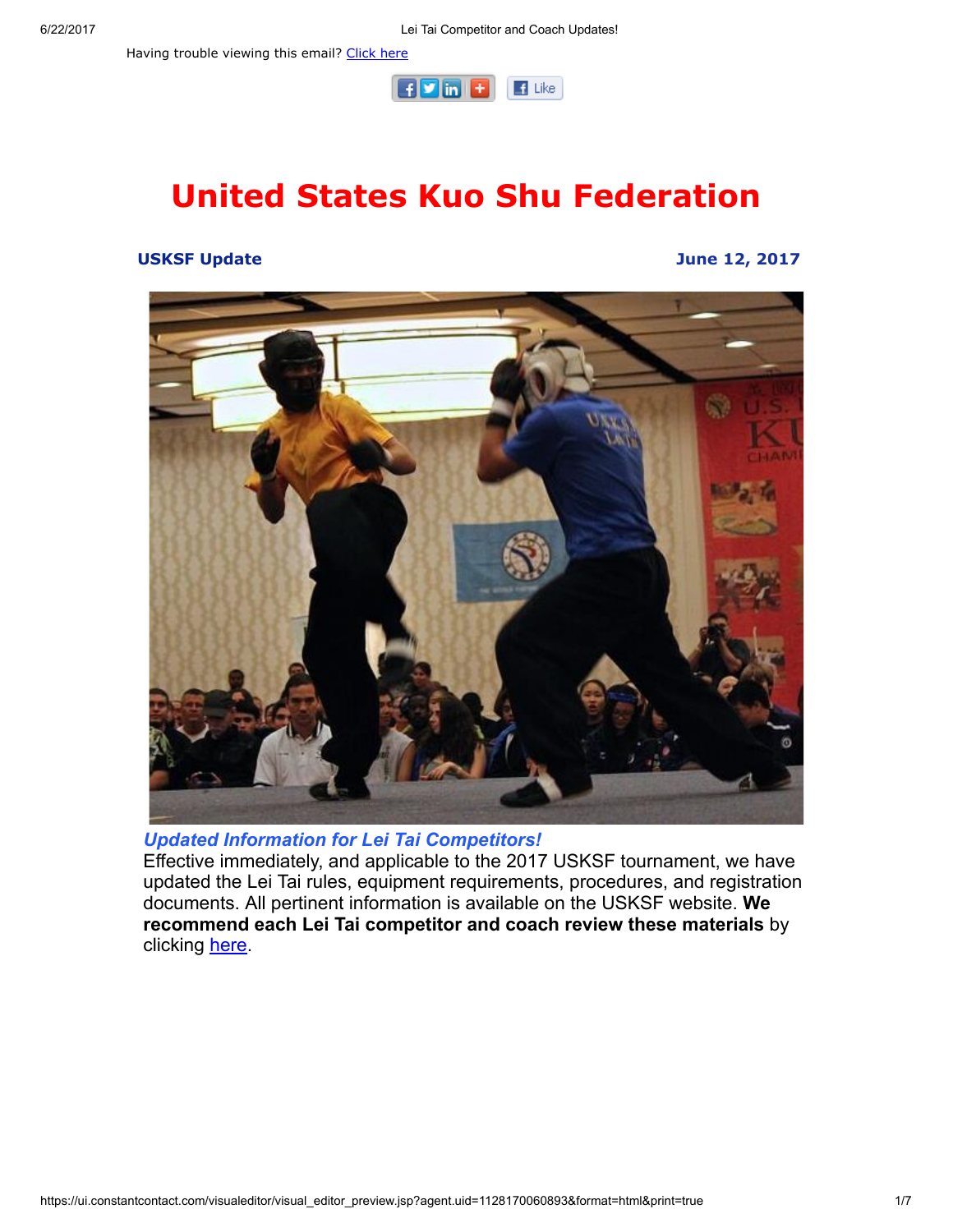

USKSF Tournament T-Shirts On Sale Through June 18, 2017! The USKSF is now selling t-shirts with a special design commemorating the 2017 US International Kuo Shu Championship Tournament. These shirts, which

are available for order through June 18, 2017, can be purchased online and delivered, or picked up during the weekend of the tournament. For full details and to place your order, click [here](https://usksf.org/tshirts/).



Hotel Accommodations and Transportation Requests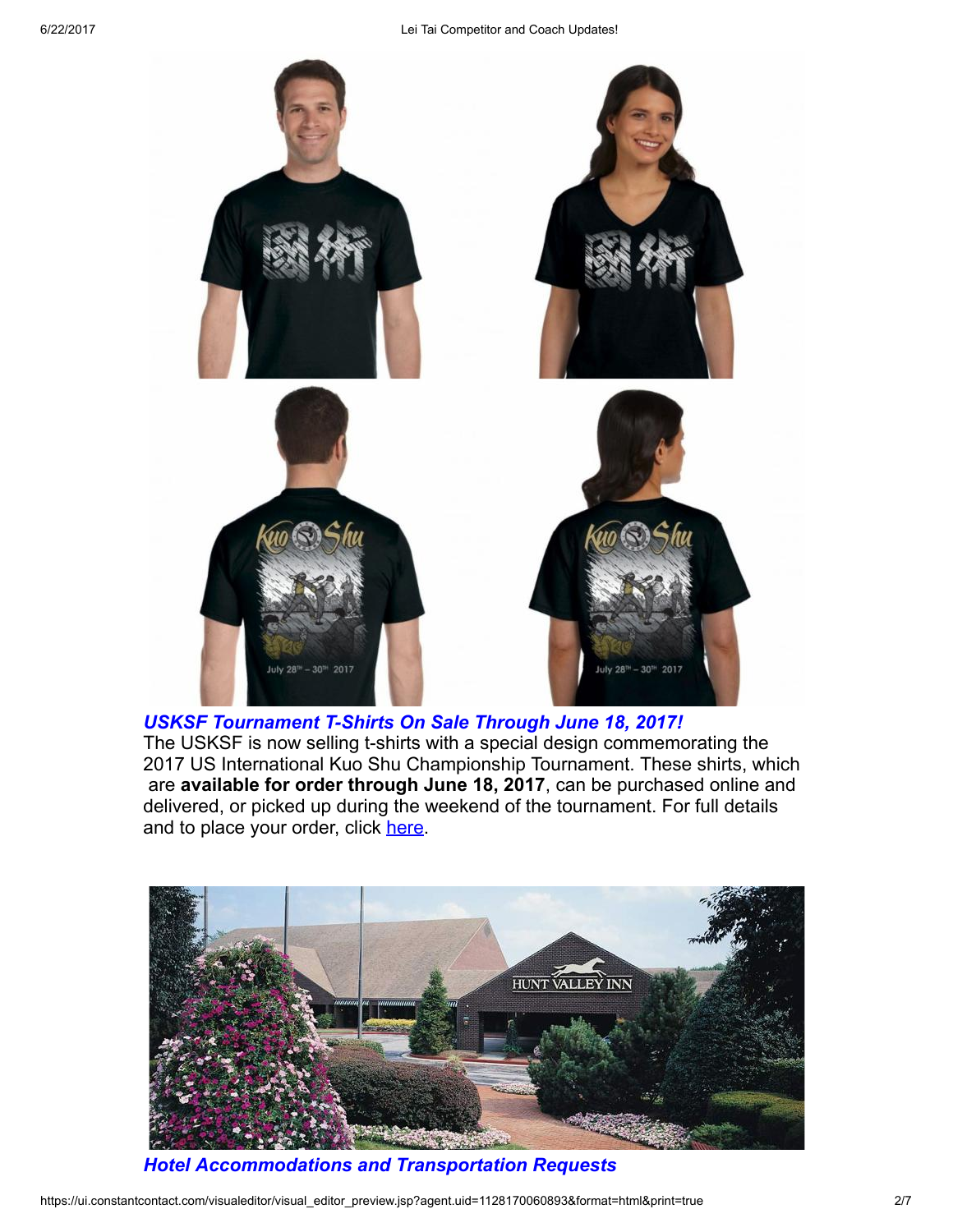Rooms at the Delta Hotels Baltimore Hunt Valley Inn are still available at a discounted rate during the tournament weekend. To book your room online, click [here](http://www.marriott.com/meeting-event-hotels/group-corporate-travel/groupCorp.mi?resLinkData=Kuo%20Shu%20Championship%20Tournament%5Ebwidh%60ks1ks1a%7Cks1ks1b%60135%60USD%60false%604%607/26/17%607/31/17%607/5/17&app=resvlink&stop_mobi=yes). You can also call the hotel at 410-785-7000. Be sure to mention that you would like the discounted rate for the Kuo Shu Championship Tournament. The discounted rate for the event is USD \$135.00 per night plus taxes and fees. Act now before rooms are sold out!

If you need transportation to the tournament site from BWI International Airport, the USKSF Transportation Staff is here to help! At only USD \$10.00 per person, we offer an economical and convenient option to get to the Hunt Valley Inn. Transportation requests are due by July 1, 2017. For full details on scheduling and access to our online registration system, click [here.](https://usksf.org/transportation-and-accommodations/)



#### Event Registration Is Open!

Registration for the 2017 U.S. International Kuo Shu Championship Tournament is now open. At this time, competitors are eligible to choose from over 280 youth and adult events for which to register, including internal and external forms, weapons, light contact, and full contact lei tai fighting. Once again, the USKSF will be sponsoring this event and holding it at the Hunt Valley Inn, a Wyndham Grand hotel located in Baltimore County, Maryland. To begin your online registration, click [here.](http://www.wu-kui-tang.com/usksf/registration/welcome.aspx) To download this year's tournament flyer, click [here](http://usksf.org/the-2017-kuo-shu-tournament-flyer-now-available/).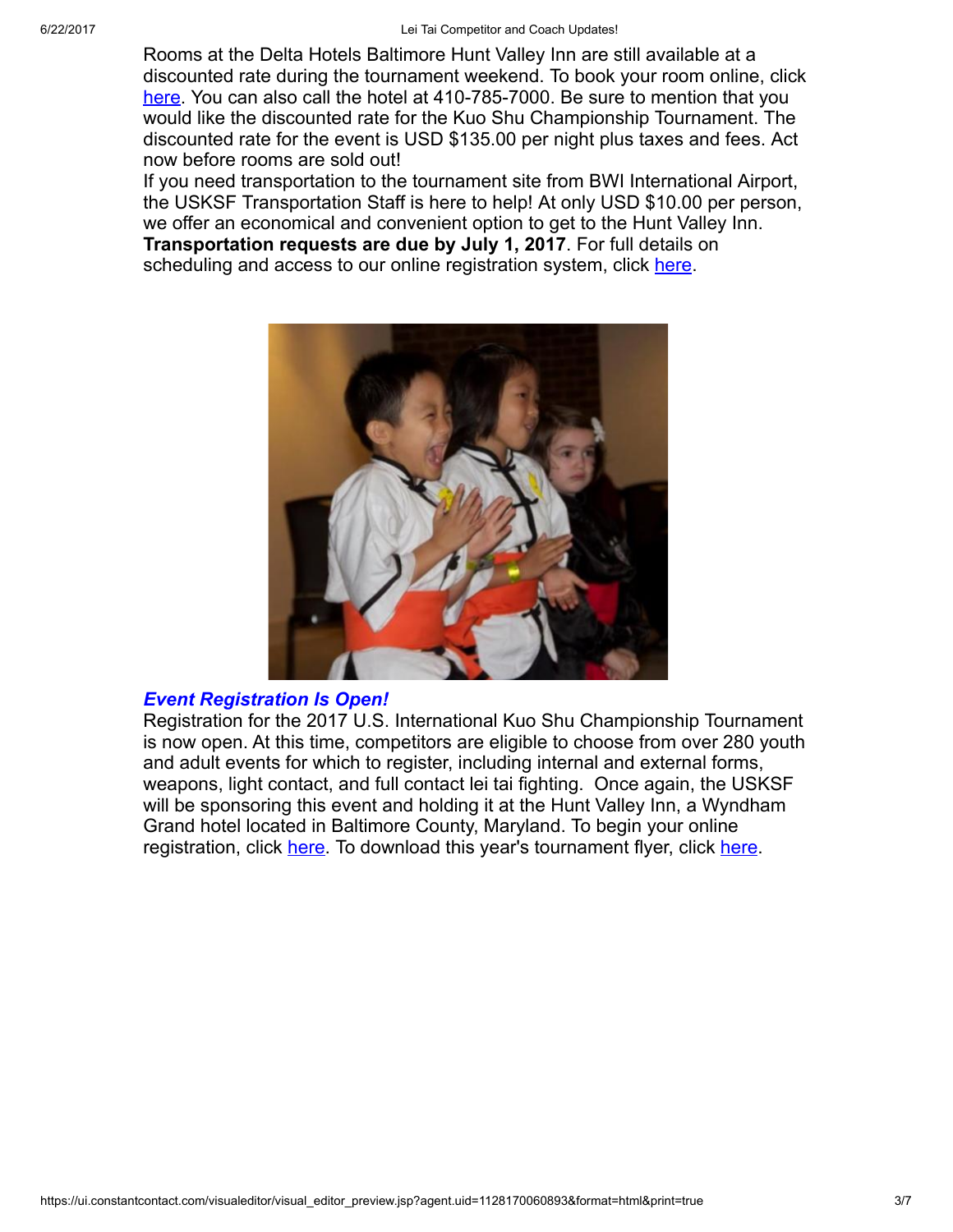

# Registration to Become a TWKSF Certified International Referee Closes on June 25, 2017!

From Sunday, July 23-Friday, July 28, 2017, the TWKSF will conduct an International Referee Training Course at the Hunt Valley Inn, a Wyndham Grand hotel.This course offers participants instruction in the required skills and attributes necessary to referee and judge events at USKSF and TWKSF sanctioned events, including TWKSF World Tournament competitions. The course is open to both new participants and current referees seeking to advance from Level B to Level A, or Level A referees wishing to complete a refresher course.

### The deadline to register for the training course is June 25, 2017. Prior to registering, please review the detailed information below:

- The USKSF will book your hotel room for you at our special rate. You will be responsible for room payment upon check-in. Please include the name of your roommate with your registration (2 occupants per room). If you choose to room privately, please indicate that as well.
- Inform us if you are taking the course to obtain Level B (new trainees), Level A (a referee who currently holds a Level B certification), or as a Level A referee taking a refresher course.
- Include your shirt size for your official referee shirt.

To register for 2017 TWKSF International Referee Training, click [here](http://www.wu-kui-tang.com/usksf/registration/welcome.aspx).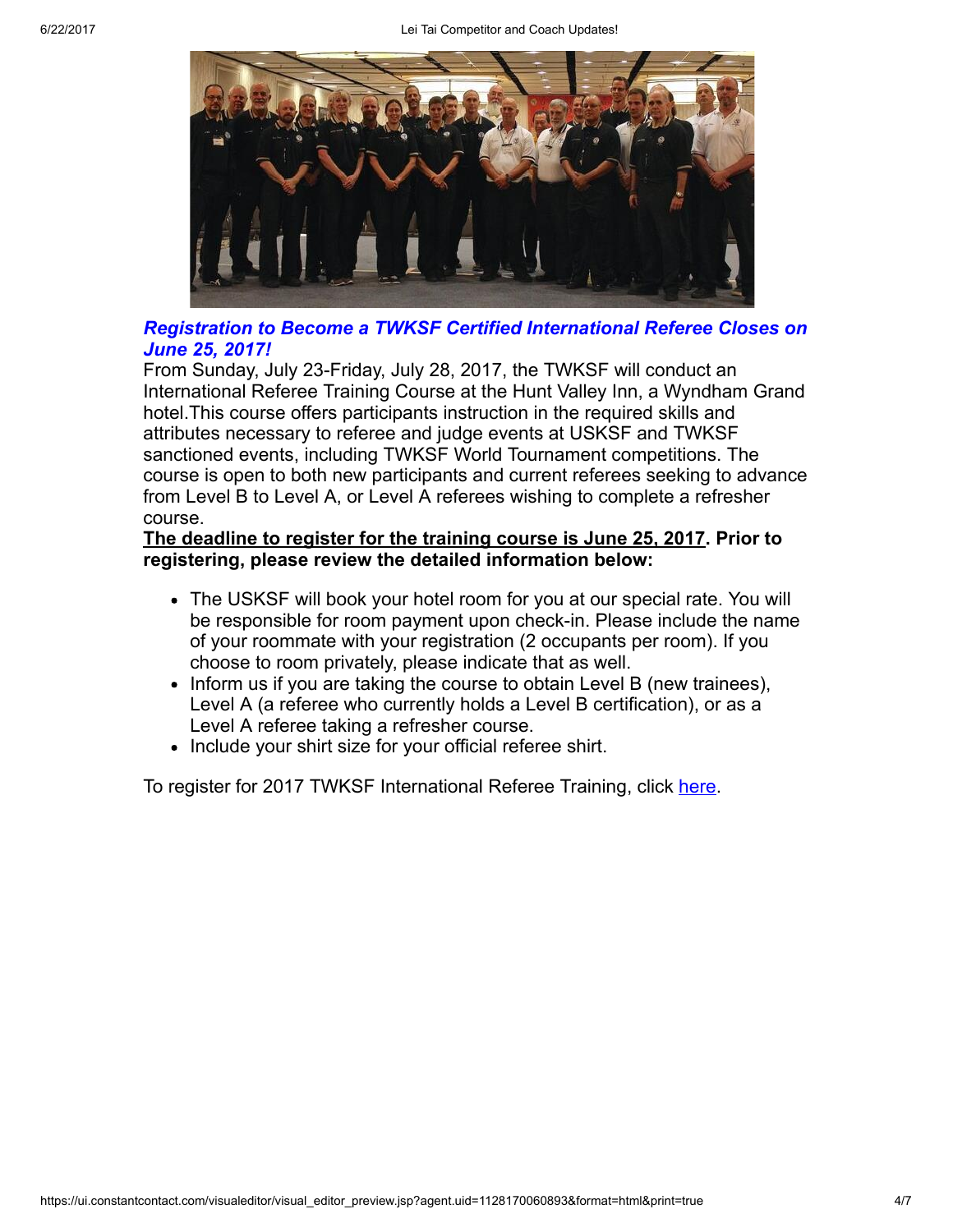

# Tournament Book Advertisements Due June 21, 2017!

The deadline for submitting program advertisements to be included in this year's collectible tournament book is June 21, 2017. USKSF program book ads are a great way to promote your school, advertise a business, or recognize a favorite competitor. For advertising rates and specifications, or to become a vendor or sponsor at our event, click [here](https://usksf.org/tournament-book-advertisement/).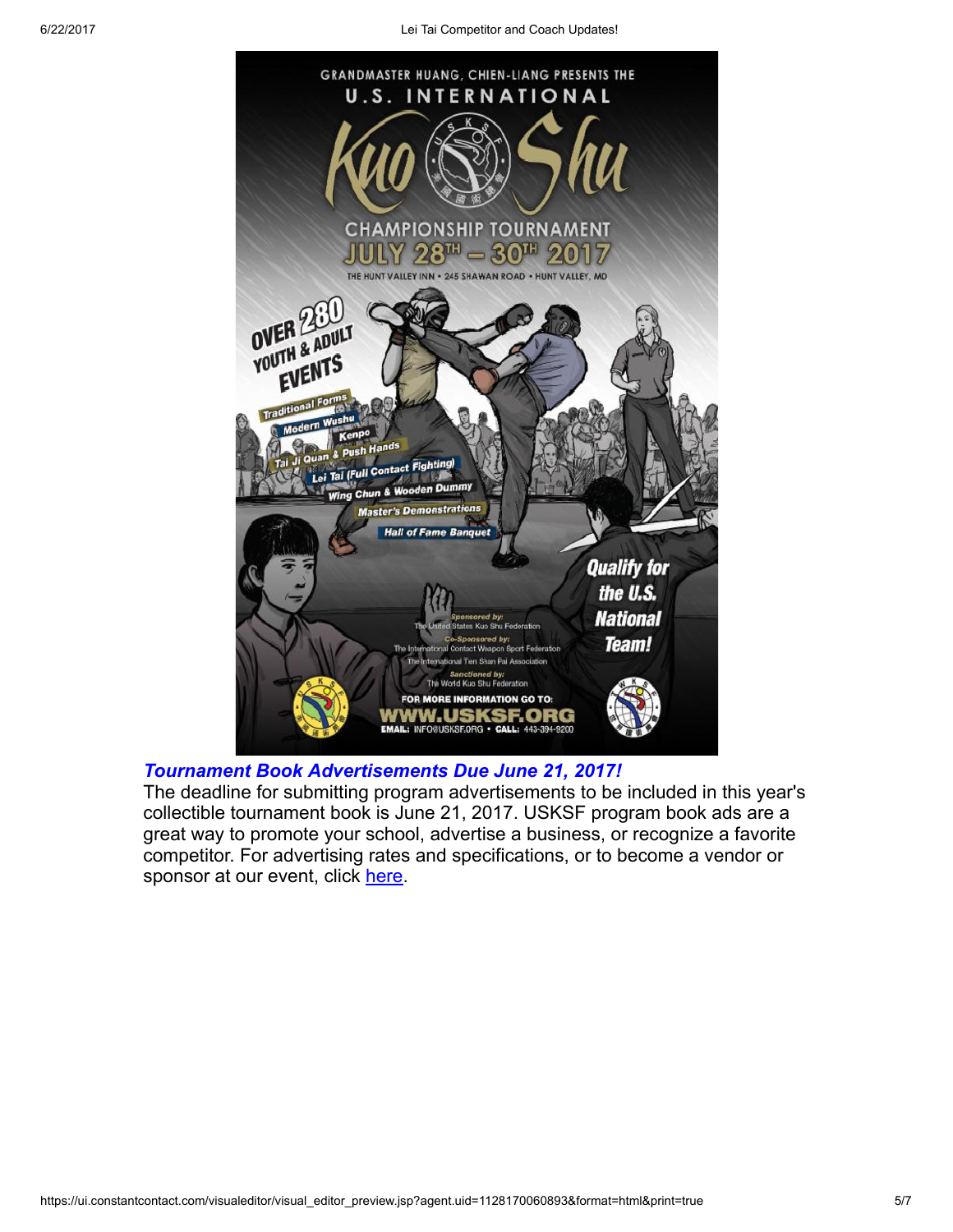

#### National Judge Certification Course

The USKSF National Judge Certification Course (NJCC) provides a well rounded understanding of the criteria used to judge internal and external forms and weapons, pushing hands, and light contact sparring as defined by The World Kuo Shu Federation (TWKSF). This course also provides an introduction to the rules and scoring of Lei Tai (Full Contact Fighting). Those who receive National Judge Certification will be listed on the USKSF website at www.usksf.org and receive an official certificate in recognition of their training and course completion. For full details and to register, click [here.](https://usksf.org/judge-certification/)

#### What Did I Miss?

Did you miss a previous email? Do you want to look back at some older information? Now you can! To view archived USKSF newsletters, just click [here](https://usksf.org/usksf-newsletters/). You'll be able to view and download previously published newsletters.

# USKSF on Facebook and YouTube

The USKSF is on Facebook. "Like" our page to stay up to date on the latest news and information from the USKSF.



United States Kuo Shu Federation, P.O. Box 927, Reisterstown, MD 21136-0927

[SafeUnsubscribe™](https://visitor.constantcontact.com/do?p=un&mse=001nQUq2GTjwCgIZ6GenC9yuXfcyEasq3mD&t=001rmnKtpTQiwqOKnwooH7SXA%3D%3D&id=001b-xBWU3VMke7CkPQEtiexQoh2WWd6pY4&llr=sohmwicab) {recipient's email}